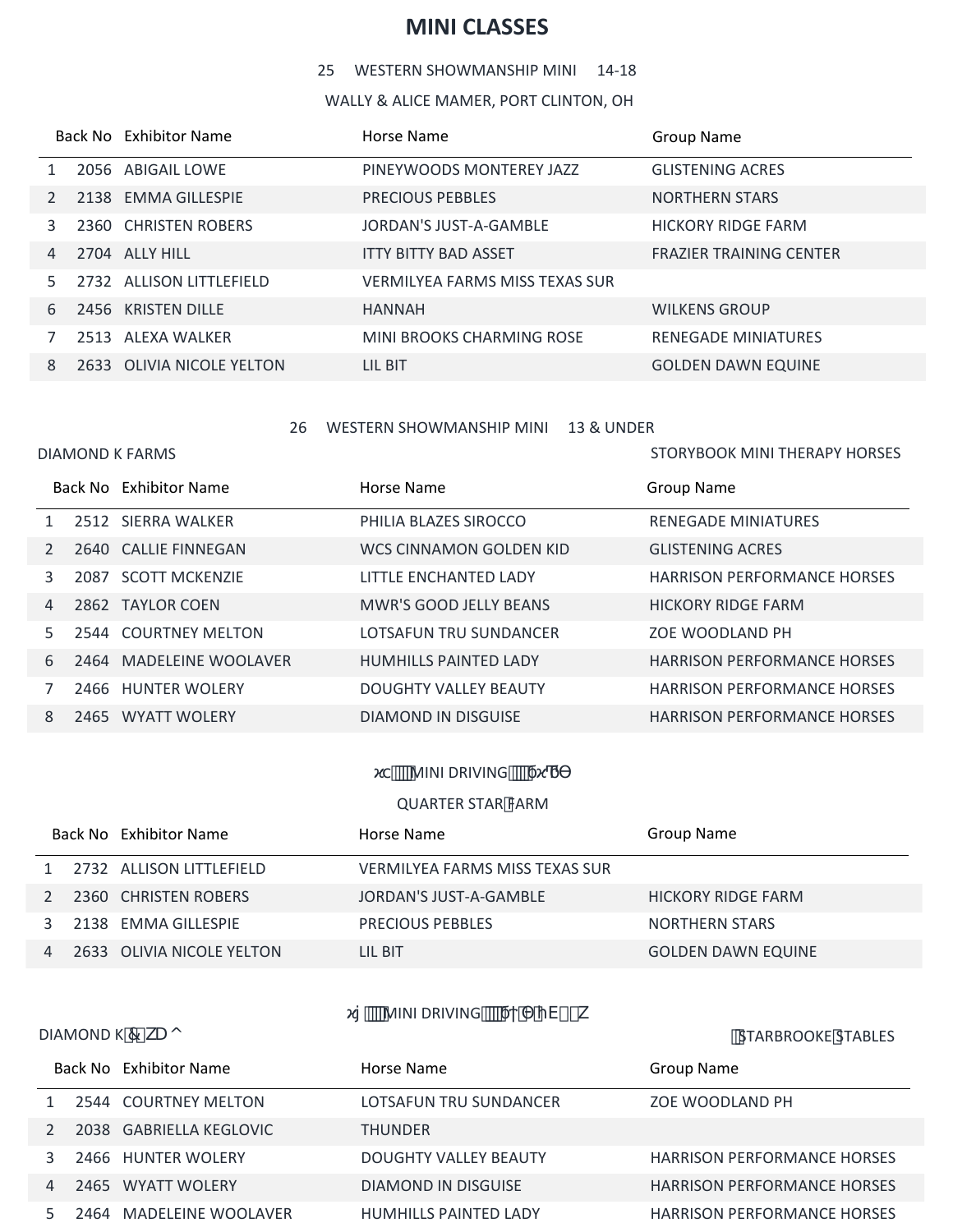**WINI IN-HAND TRAIL SAMIL** THEZZY SHEZY

JEFF & PAM RIES, SANDUSKY, OH CTL AEROSPACE CINCINNATI, OH

|   |      | Back No Exhibitor Name  | Horse Name                | Group Name                         |
|---|------|-------------------------|---------------------------|------------------------------------|
|   |      | 2512 SIERRA WALKER      | PHILIA BLAZES SIROCCO     | <b>RENEGADE MINIATURES</b>         |
|   |      | 2038 GABRIELLA KEGLOVIC | <b>THUNDER</b>            |                                    |
|   |      | 2862 TAYLOR COEN        | MWR'S GOOD JELLY BEANS    | HICKORY RIDGE FARM                 |
| 4 |      | 2511 SIERRA WALKER      | MINI BROOKS CHARMING ROSE | <b>RENEGADE MINIATURES</b>         |
|   |      | 2222 TAYLOR SCHOEN      | <b>CUPCAKE</b>            |                                    |
| 6 |      | 2640 CALLIE FINNEGAN    | WCS CINNAMON GOLDEN KID   | <b>GLISTENING ACRES</b>            |
|   | 2465 | <b>WYATT WOLERY</b>     | DIAMOND IN DISGUISE       | <b>HARRISON PERFORMANCE HORSES</b> |
| 8 |      | 2544 COURTNEY MELTON    | LOTSAFUN TRU SUNDANCER    | ZOE WOODLAND PH                    |

MINI IN-HAND TRAIL 14-18

|   | OGLE HAY & CATTLE CO.    |                                       | CARBONKLEAN, OSTRANDER, OH     |
|---|--------------------------|---------------------------------------|--------------------------------|
|   | Back No Exhibitor Name   | Horse Name                            | <b>Group Name</b>              |
|   | 2360 CHRISTEN ROBERS     | JORDAN'S JUST-A-GAMBLE                | <b>HICKORY RIDGE FARM</b>      |
|   | 2704 ALLY HILL           | <b>ITTY BITTY BAD ASSET</b>           | <b>FRAZIER TRAINING CENTER</b> |
| 3 | 2191 KRISTINA LUKO       | KANDEE                                |                                |
| 4 | 2513 ALEXA WALKER        | MINI BROOKS CHARMING ROSE             | <b>RENEGADE MINIATURES</b>     |
| 5 | 2056 ABIGAIL LOWE        | PINEYWOODS MONTEREY JAZZ              | <b>GLISTENING ACRES</b>        |
| 6 | 2732 ALLISON LITTLEFIELD | <b>VERMILYEA FARMS MISS TEXAS SUR</b> |                                |
|   | 2336 MADELYNN SULLIVAN   | <b>SHADE</b>                          |                                |
| 8 | 2138 EMMA GILLESPIE      | <b>PRECIOUS PEBBLES</b>               | <b>NORTHERN STARS</b>          |

*CONDINI IN-HAND JUMPING* (Weblarrow) - k

## JUSTIN & EMILY WOLERY **GEORGE & SUE HALKO**

|    | Back No Exhibitor Name  | Horse Name                | <b>Group Name</b>                  |
|----|-------------------------|---------------------------|------------------------------------|
|    | 2038 GABRIELLA KEGLOVIC | <b>THUNDER</b>            |                                    |
|    | 2308 ARWEN FURNIS       | <b>DIAMOND GLITTER</b>    | <b>EQUESTRIANS 4-H</b>             |
|    | 2512 SIERRA WALKER      | PHILIA BLAZES SIROCCO     | <b>RENEGADE MINIATURES</b>         |
| 4  | 2511 SIERRA WALKER      | MINI BROOKS CHARMING ROSE | <b>RENEGADE MINIATURES</b>         |
| 5. | 2544 COURTNEY MELTON    | LOTSAFUN TRU SUNDANCER    | <b>ZOE WOODLAND PH</b>             |
| 6  | 2389 ABBY MCCULLOUGH    | <b>LUCKY</b>              | <b>BRIARFIELD STABLES</b>          |
|    | 2464 MADELEINE WOOLAVER | HUMHILLS PAINTED LADY     | <b>HARRISON PERFORMANCE HORSES</b> |
| 8  | 2862 TAYLOR COEN        | MWR'S GOOD JELLY BEANS    | <b>HICKORY RIDGE FARM</b>          |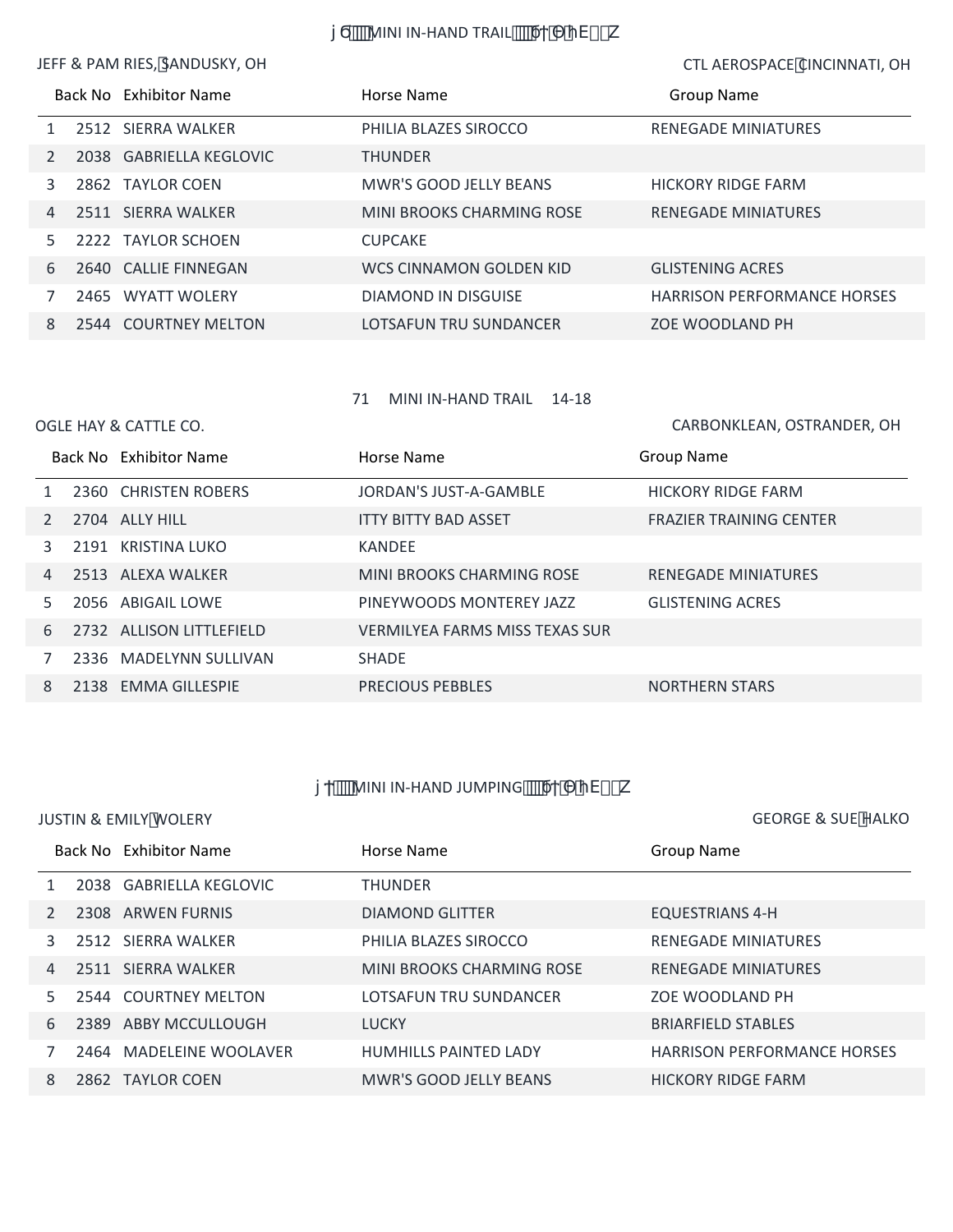*""NINI IN-HAND JUMPING""* 

### SS PERFORMANCE HORSES

MARC LOWE, SANDUSKY, OH

|    |      | Back No Exhibitor Name   | Horse Name                            | <b>Group Name</b>              |
|----|------|--------------------------|---------------------------------------|--------------------------------|
|    |      | 2704 ALLY HILL           | <b>ITTY BITTY BAD ASSET</b>           | <b>FRAZIER TRAINING CENTER</b> |
|    |      | 2732 ALLISON LITTLEFIELD | <b>VERMILYEA FARMS MISS TEXAS SUR</b> |                                |
|    |      | 2191 KRISTINA LUKO       | <b>KANDEE</b>                         |                                |
| 4  |      | 2456 KRISTEN DILLE       | <b>HANNAH</b>                         | <b>WILKENS GROUP</b>           |
| 5. |      | 2138 EMMA GILLESPIE      | <b>PRECIOUS PEBBLES</b>               | <b>NORTHERN STARS</b>          |
| 6  |      | 2357 ANDREA KLINGELHAFER | MINI HIDDEN MAGIC LILY ROSE           | <b>HICKORY RIDGE FARM</b>      |
|    |      | 2360 CHRISTEN ROBERS     | JORDAN'S JUST-A-GAMBLE                | <b>HICKORY RIDGE FARM</b>      |
| 8  | 2309 | <b>MADISON SWICK</b>     | <b>RUBY THE KID MILKYWAY</b>          | <b>EQUESTRIANS 4-H</b>         |

#### HUNTER SHOWMANSHIP MINI 13 & UNDER

#### JEFF & PAM RIES, SANDUSKY, OH

|                | JEFF & PAM RIES, SANDUSKY, OH | JULIE MCDONNELL, ASHLAND, OH |                                    |
|----------------|-------------------------------|------------------------------|------------------------------------|
|                | Back No Exhibitor Name        | Horse Name                   | <b>Group Name</b>                  |
| $\mathbf{1}$   | 2862 TAYLOR COEN              | MWR'S GOOD JELLY BEANS       | <b>HICKORY RIDGE FARM</b>          |
| $2^{\circ}$    | 2640 CALLIE FINNEGAN          | WCS CINNAMON GOLDEN KID      | <b>GLISTENING ACRES</b>            |
| $\mathbf{3}$   | 2389 ABBY MCCULLOUGH          | <b>LUCKY</b>                 | <b>BRIARFIELD STABLES</b>          |
| $\overline{4}$ | 2087 SCOTT MCKENZIE           | LITTLE ENCHANTED LADY        | <b>HARRISON PERFORMANCE HORSES</b> |
| 5              | 2544 COURTNEY MELTON          | LOTSAFUN TRU SUNDANCER       | ZOE WOODLAND PH                    |
| 6              | 2464 MADELEINE WOOLAVER       | <b>HUMHILLS PAINTED LADY</b> | <b>HARRISON PERFORMANCE HORSES</b> |
| 7              | 2465 WYATT WOLERY             | DIAMOND IN DISGUISE          | <b>HARRISON PERFORMANCE HORSES</b> |
| 8              | 2466 HUNTER WOLERY            | <b>DOUGHTY VALLEY BEAUTY</b> | <b>HARRISON PERFORMANCE HORSES</b> |

## *Ψ***ΗΨΑΤΗΣΗ SHOWMANSHIP MINI**

## JUDY LOWE AMHERST, OH

|                | Back No Exhibitor Name   | Horse Name                     | Group Name                     |
|----------------|--------------------------|--------------------------------|--------------------------------|
|                | 2056 ABIGAIL LOWE        | PINEYWOODS MONTEREY JAZZ       | <b>GLISTENING ACRES</b>        |
| $\mathcal{P}$  | 2704 ALLY HILL           | <b>ITTY BITTY BAD ASSET</b>    | <b>FRAZIER TRAINING CENTER</b> |
| 3              | 2360 CHRISTEN ROBERS     | JORDAN'S JUST-A-GAMBLE         | <b>HICKORY RIDGE FARM</b>      |
| $\overline{4}$ | 2138 EMMA GILLESPIE      | <b>PRECIOUS PEBBLES</b>        | <b>NORTHERN STARS</b>          |
| 5.             | 2513 ALEXA WALKER        | MINI BROOKS CHARMING ROSE      | <b>RENEGADE MINIATURES</b>     |
| 6              | 2732 ALLISON LITTLEFIELD | VERMILYEA FARMS MISS TEXAS SUR |                                |
|                | 2357 ANDREA KLINGELHAFER | MINI HIDDEN MAGIC LILY ROSE    | <b>HICKORY RIDGE FARM</b>      |
| 8              | 2456 KRISTEN DILLE       | <b>HANNAH</b>                  | <b>WILKENS GROUP</b>           |